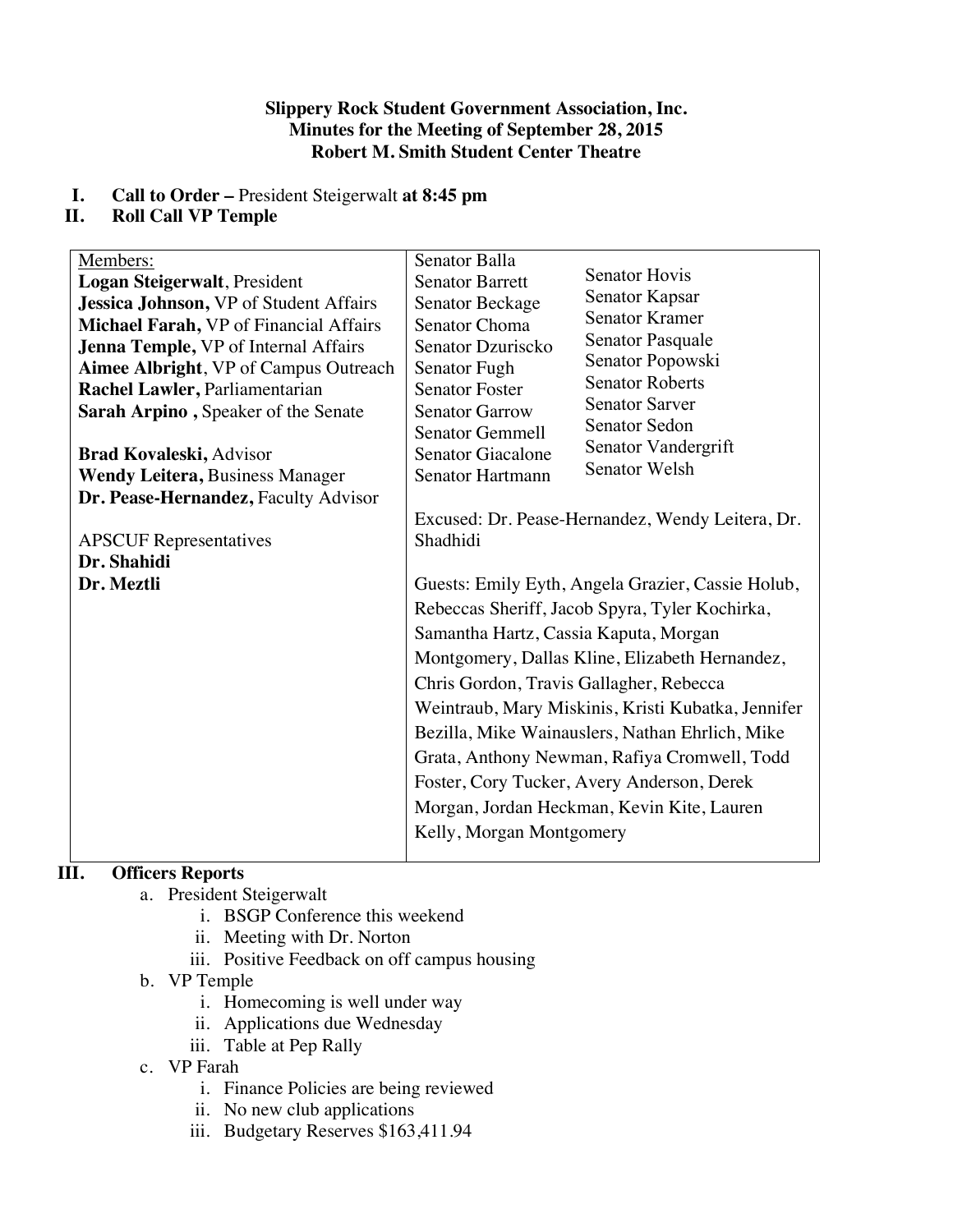- d. VP Johnson
	- i. No committee this week
	- ii. Sidewalk get signatures for petition
- e. VP Albright
	- i. Harvest Fest- getting donations for food
	- ii. Contacting UPB as a partner
	- iii. Homecoming Float- Magic School Bus
	- iv. Movies scheduled
- f. Parliamentarian Lawler
	- i. Dismissal Policy- state how long someone has to wait to reapply
	- ii. Chief Simmons-advocating for student safety during Homecoming
- g. Speaker Arpino
	- i. Successful Speed Networking
	- ii. Blue prints for formal setup
	- iii. Commuter Project Chairs Brian, Parker, Sammy
	- iv. Sarah and John to represent SGA at Homecoming
- **IV. Old Business** none
- **V. New Business**

**Motion #1 -** That SRSGA approves the minutes of 9/14/2015. **Choma/Beckage Motion Passes**

**Motion #2 -** Senator Sarver moves that the SRSGA approves the New Initiative Request for Men's Club soccer for the amount of \$1,466. **Sarver/Welsh** Asking for money for game travels. **Motion Passes**

**Motion #3 -** Senator Welsh moves that the SRSGA approves the New Initiative Request for Winter Guard for the amount of \$1,810. **Welsh/Giacalone** Covers entrance fees at competitions.

#### **Motion Passes**

**Motion #4 -** Senator Beckage moves that the SRSGA approves the New Initiative Request for the Club Golf Team for the amount of \$1,020. **Beckage/Sarver** Money is for a tournament. **Motion Passes**

**Motion #5 -** VP Farah moves that the SRSGA approve that the travel expenses budgeted for the final football game against Cheyney be distributed to Cheyney in order for Slippery Rock to host the last game of the year.

#### **Farah/Kramer**

Their field is not adequate, would like to play at home.

**Motion Passes with Senator Dzuriscko and Roberts abstain**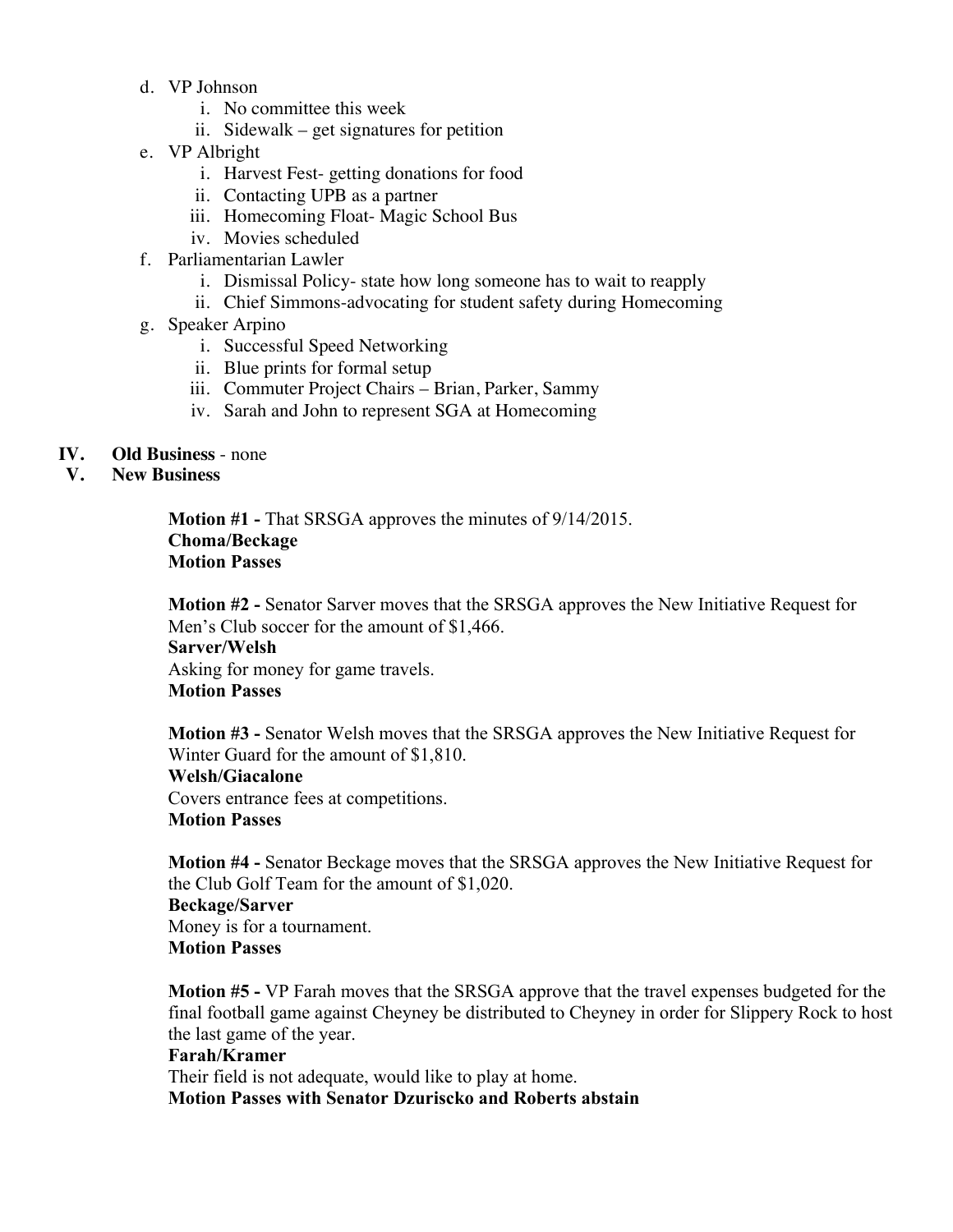**Motion #6 -** Senator Beckage moves that the SRSGA approves the following list as the Fall 2015 Conference Grant Winners with designated funds: Student Non-Profit Alliance - \$500 SAGA - \$345 Rock Catholic - \$345 Student-Pennsylvania State Education Association - \$345 The Harbor - \$345 Exercise Science Society - \$320 Pennsylvania Collegiate Music Educators Association - \$300 **Beckage/Johnson Motion Passes with Senator Roberts abstains**

**Motion #7** - That SRSGA opens the floor for the Building D Senator position election. **Barrett/Choma**

Cassie Holub- lots of leadership experience in high school; wants to bridge the gap between faculty and students.

Abby Waine (applied, not present for meeting) Senator Beckage calls for roll call vote.

| VP Temple                      | Cassie | Senator Gemmell        | Cassie |
|--------------------------------|--------|------------------------|--------|
| VP Albright                    | Cassie | Senator Giacalone      | Cassie |
| VP Farah                       | Cassie | Senator Hartmann       | Cassie |
| VP Johnson                     | Cassie | Senator Hovis          | Cassie |
| Speaker Arpino                 | Abby   | ۰<br>Senator Kaspar    | Cassie |
| Senator Balla                  | Cassie | Senator Kramer         | Cassie |
| <b>Senator Barrett</b>         | Cassie | Senator Pasquale       | Cassie |
| Senator Beckage                | Abby   | Senator Popowski       | Cassie |
| Senator Choma                  | Cassie | <b>Senator Roberts</b> | Cassie |
| Senator Dzuriscko              | Cassie | <b>Senator Sarver</b>  | Cassie |
| <b>Senator Foster</b>          | Cassie | Senator Sedon          | Cassie |
| Senator Fugh                   | Cassie | Senator Vandergrift    | Cassie |
| <b>Senator Garrow</b>          | Cassie | Senator Welsh          | Cassie |
| <b>Cassie Holub is elected</b> |        |                        |        |

**Motion #8** - That SRSGA opens the floor for the Rhoads Hall Senator position election. **Kramer/Giacalone**

Anh Quan – international student; wants to get involved in SGA Anthony Newman – treasurer of Dumbledore's Army

| VP Temple              | Anthony | Senator Gemmell        | Anthony |
|------------------------|---------|------------------------|---------|
| VP Albright            | Anthony | Senator Giacalone      | Anthony |
| VP Farah               | Anthony | Senator Hartmann       | Anthony |
| VP Johnson             | Anthony | Senator Hovis          | Anthony |
| Speaker Arpino         | Anthony | 'Senator Kaspar        | Anthony |
| Senator Balla          | Anthony | Senator Kramer         | Anthony |
| <b>Senator Barrett</b> | Anthony | Senator Pasquale       | Anthony |
| Senator Beckage        | Anthony | Senator Popowski       | Anthony |
| Senator Choma          | Anthony | <b>Senator Roberts</b> | Anthony |
| Senator Dzuriscko      | Anthony | <b>Senator Sarver</b>  | Anthony |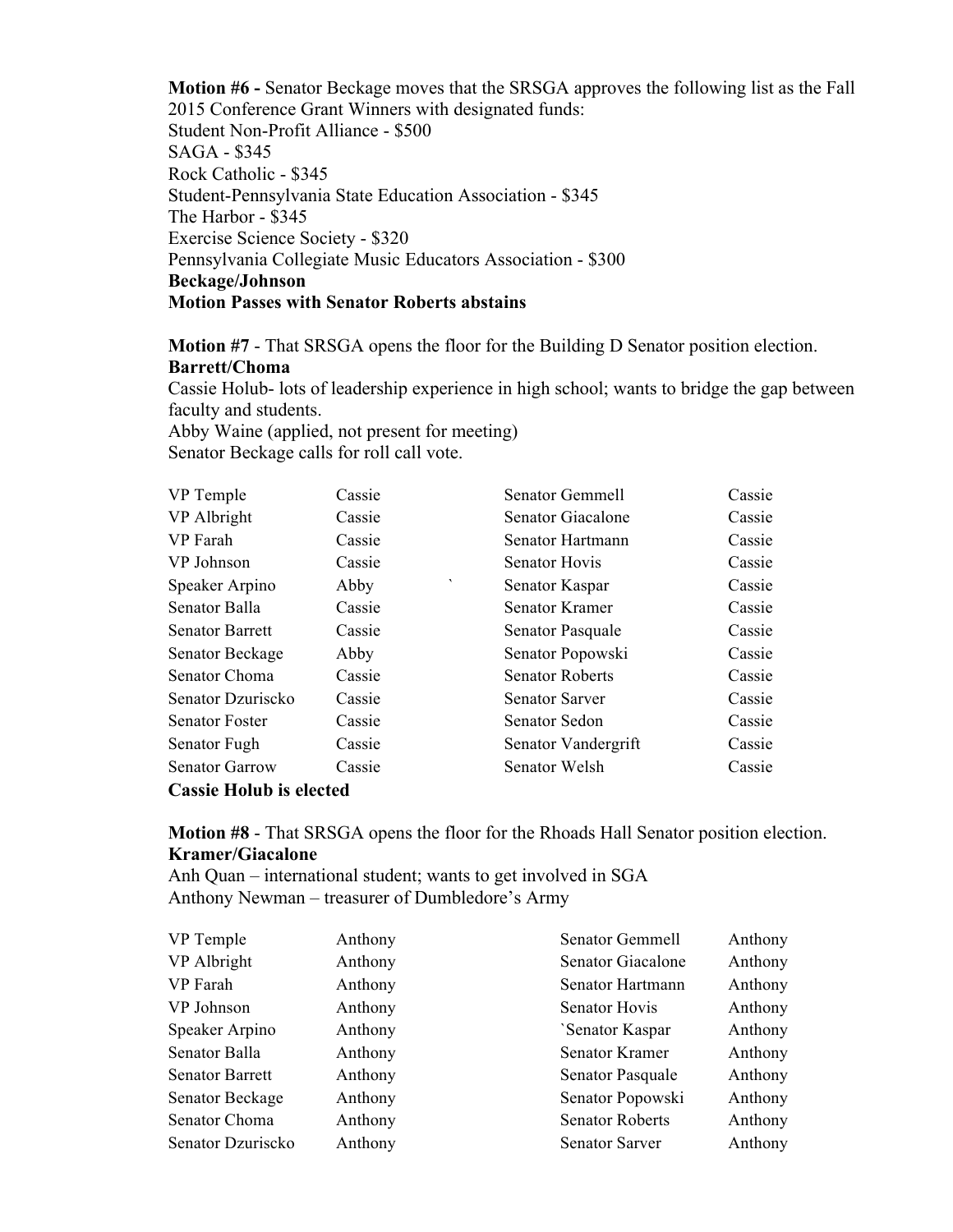| <b>Anthony Newman is elected</b> |         |  |  |
|----------------------------------|---------|--|--|
| <b>Senator Garrow</b>            | Anthony |  |  |
| Senator Fugh                     | Anthony |  |  |
| <b>Senator Foster</b>            | Anthony |  |  |

Senator Sedon Anthony Senator Vandergrift Anthony Senator Welsh Anthony

**Motion #9** - That SRSGA opens the floor for the Building E Senator position election. **Choma/Sarver**

Tyler Kochirka He is responsible and confident in himself and abilities. He recognizes his mistakes and works with them. Went to Student Life and presented idea for petition. **Motion Passes-Tyler Kochirka is elected**

**Motion #10 -** That SRSGA opens the floor for the Building F Senator position election. **Balla/Sedon**

Kevin Kite- prior experience on multiple clubs and committees; act as a line of communication between House Council and SGA

Lauren Kelly- would be a proactive and engaging leader for the building

| VP Temple              | Kevin   | Senator Gemmell        | Kevin  |
|------------------------|---------|------------------------|--------|
| VP Albright            | Kevin   | Senator Giacalone      | Lauren |
| VP Farah               | Kevin   | Senator Hartmann       | Lauren |
| VP Johnson             | Kevin   | <b>Senator Hovis</b>   | Kevin  |
| Speaker Arpino         | Kevin   | Senator Kaspar         | Kevin  |
| Senator Balla          | Kevin   | Senator Kramer         | Lauren |
| <b>Senator Barrett</b> | Kevin   | Senator Pasquale       | Kevin  |
| Senator Beckage        | Kevin   | Senator Popowski       | Kevin  |
| Senator Choma          | Kevin   | <b>Senator Roberts</b> | Kevin  |
| Senator Dzuriscko      | abstain | <b>Senator Sarver</b>  | Lauren |
| <b>Senator Foster</b>  | Kevin   | Senator Sedon          | Kevin  |
| Senator Fugh           | Kevin   | Senator Vandergrift    | Lauren |
| <b>Senator Garrow</b>  | Lauren  | Senator Welsh          | Kevin  |
| 17 1794 1              |         |                        |        |

## **Kevin Kite is elected**

**Motion #11** – VP Farah moves to suspend the rules of electing freshman senators regarding a majority vote and take up the election process of Freshman Senators as follows: Each Senator will be granted 4 votes where each Senator will write down four names who they deem to be a Freshman Senator. The top four receivers of votes will then be confirmed as Freshman Senators.

#### **Farah/Albright**

**Motion Passes with a 2/3 majority**

**Motion #12 -** That SRSGA opens the floor for the Freshman Senator election. **Choma/Kramer**

Elizabeth Hernandez- passionate about government; wants more diversity involvement and an increase in faculty involvement.

Dallas Kline- passionate about SGA; want to get freshman involved and more informed; leadership experience in high school

Morgan Montgomery- good opportunity to voice your opinion as a freshman Cassia Kaputa- already involved in SGA; bridge the gap between students and faculty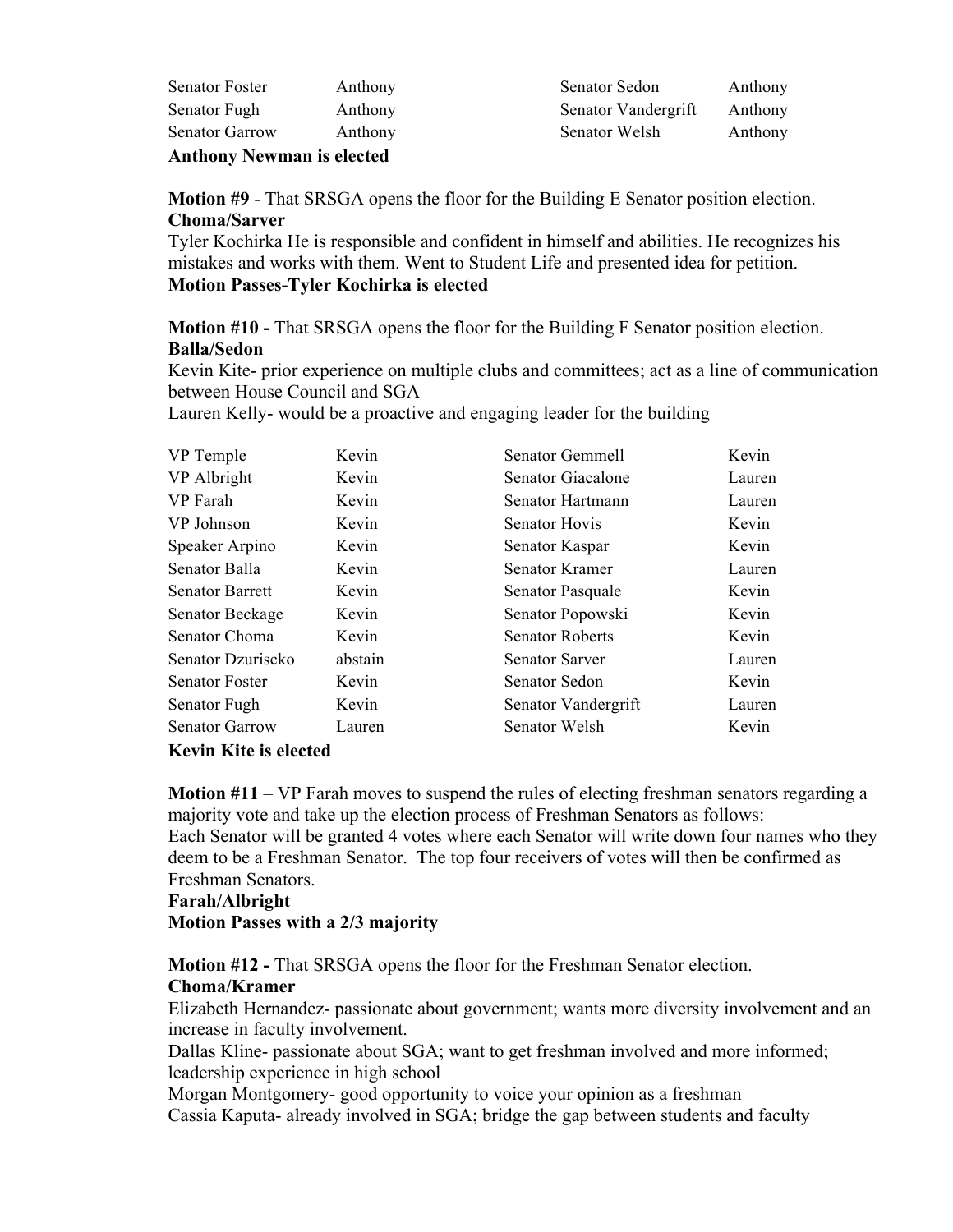Sam Hartz- SGA was the first club she wanted to join at SRU; looking to network and make connections

Anh Quan- Wants to join SGA because he is impressed with our organization; wants to experience leadership in the United States

VP Temple-Elizabeth, Cassia, Dallas, Ahn VP Albright- Elizabeth, Cassia, Dallas, Ahn VP Farah- Elizabeth, Cassia, Dallas, Morgan VP Johnson- Elizabeth, Cassia, Dallas, Ahn Speaker Arpino- Elizabeth, Cassia, Ahn, Samantha Senator Balla- Ahn, Elizabeth, Cassia, Dallas Senator Barrett- Ahn, Dallas, Samantha, Cassia Senator Beckage- Elizabeth, Ahn, Cassia, Samantha Senator Choma-Ellizabeth, Samantha, Cassia, Morgan Senator Dzuriscko- Ahn, Elizabeth, Dallas, Morgan Senator Foster- Elizabeth, Dallas, Cassia, Ahn Senator Fugh- Elizabeth, Dallas, Morgan, Samantha Senator Garrow- Elizabeth, Morgan, Cassia, Ahn Senator Gemmell- Elizabeth, Cassia, Dallas, Ahn Senator Giacalone- Dallas, Ahn, Elizabeth, Morgan Senator Hartmann- Cassia, Elizabeth, Dallas, Samantha Senator Hovis- Elizabeth, Cassia, Dallas, Ahn Senator Kapsar- Cassia, Samantha, Elizabeth, Dallas Senator Kramer- Cassia, Dallas, Ahn, Elizabeth Senator Pasquale- Elizabeth, Cassia, Ahn, Morgan Senator Popowski- Cassia, Dallas, Elizabeth, Samantha Senator Roberts-abstain Senator Sarver – Samantha, Morgan, Ahn, Elizabeth Senator Sedon- Elizabeth, Ahn, Morgan, Cassia Senator Vandergrift- Elizabeth, Samantha, Morgan, Ahn Senator Welsh- Elizabeth, Dallas, Cassia, Ahn Elizabeth- 24 Dallas-17 Cassia-20 Samantha-10 Ahn-19 Morgan-11 **Elizabeth Hernandez, Dallas Kline, Cassia Kaputa, Anh Quan are elected**

**Motion #13** - That SRSGA swears in all elected individuals for their respective positions. **Choma/Garrow Motion Passes**

**Motion #14 –** Senator Welsh moves that SRSGA adds a re-application section to our Dismissal Policy. **Welsh/Choma** VP Farah moves to table the motion. **Farah/Sarver Motion Tabled**